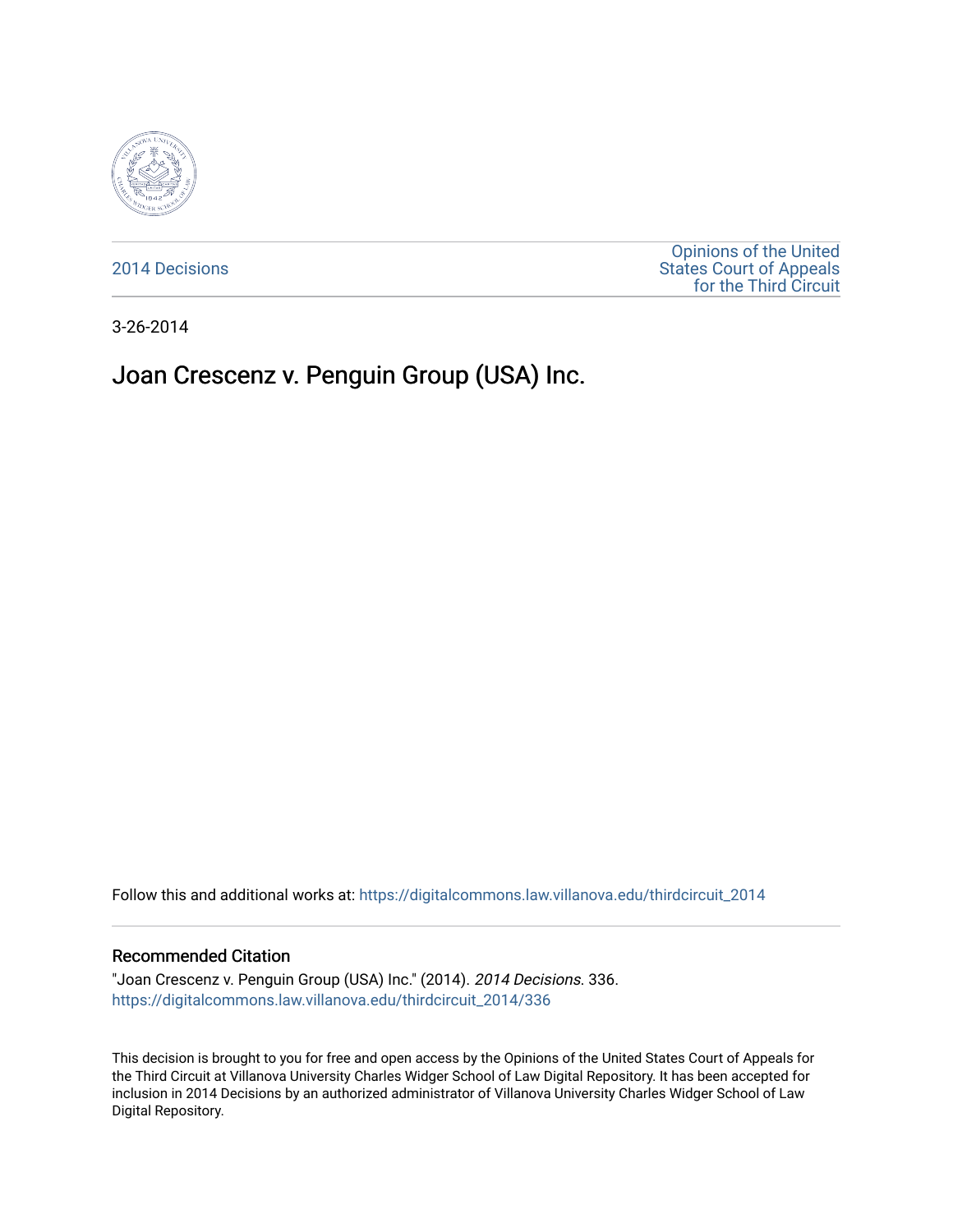#### NOT PRECEDENTIAL

#### UNITED STATES COURT OF APPEALS FOR THE THIRD CIRCUIT

\_\_\_\_\_\_\_\_\_\_\_\_

No. 13-1242 \_\_\_\_\_\_\_\_\_\_\_\_

## JOAN CRESCENZ, Appellant

v.

### PENGUIN GROUP (USA), INC.; MICHAEL CAPUZZO \_\_\_\_\_\_\_\_\_\_\_\_

On Appeal from the United States District Court for the District of New Jersey (D.C. No. 11-cv-00493) District Judge: Honorable Noel L. Hillman

\_\_\_\_\_\_\_\_\_\_\_\_

Argued November 20, 2013 Before: AMBRO, FISHER and HARDIMAN, *Circuit Judges*.

(Filed: March 26, 2014 )

Clifford E. Haines [Argued] Danielle M. Weiss Haines & Associates 1835 Market Street Suite 2420 Philadelphia, PA 19103 *Attorneys for Plaintiff-Appellant*

Howard J. Schwartz [Argued] Wolff & Samson One Boland Drive The Offices at Crystal Lake West Orange, NJ 07052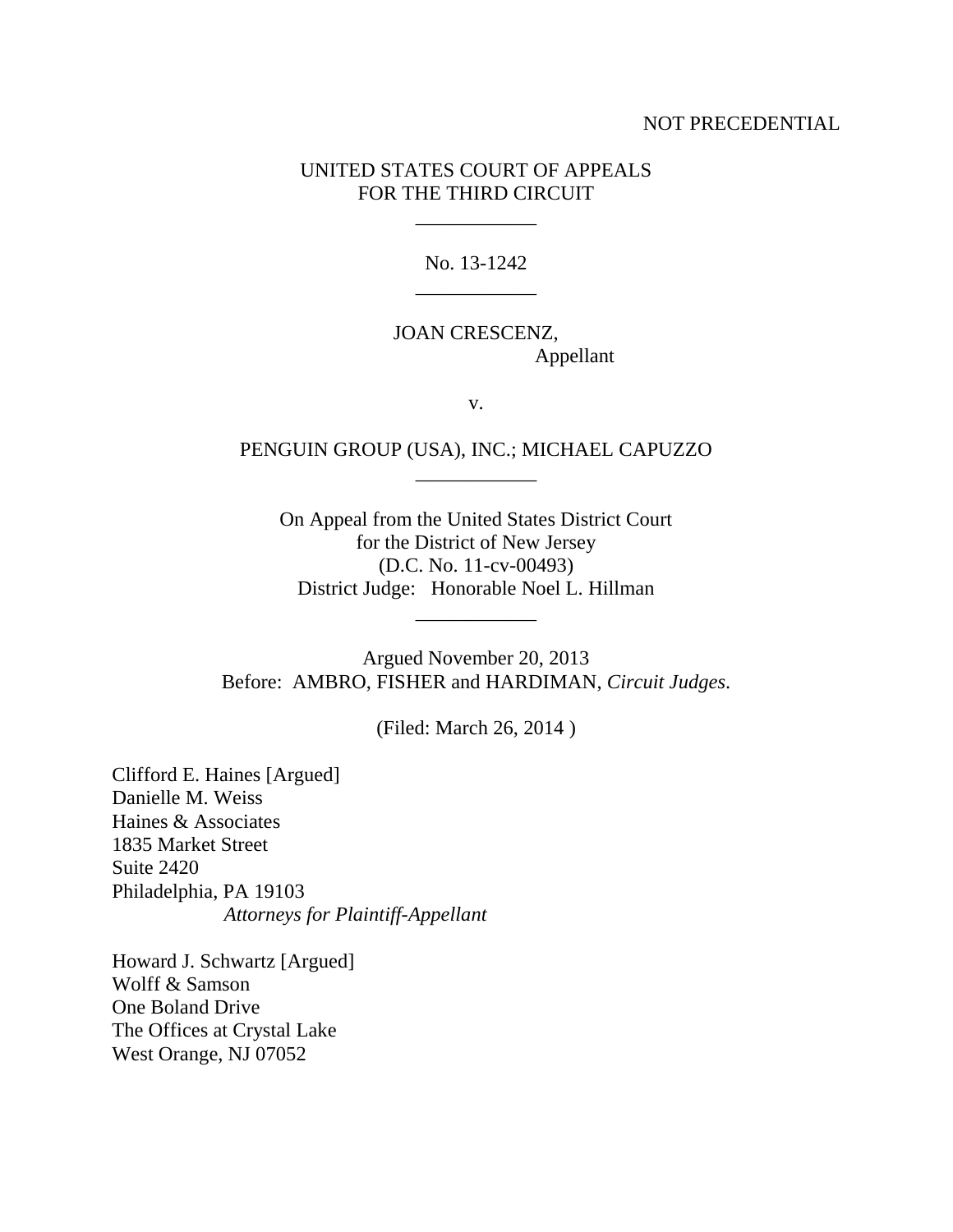Nancy A. Del Pizzo Podvey, Meanor, Catenacci, Hildner, Cocoziello & Chattman One Riverfront Plaza Suite 800 Newark, NJ 07102 *Attorneys for Defendant-Appellee*

## OPINION \_\_\_\_\_\_\_\_\_\_\_\_

\_\_\_\_\_\_\_\_\_\_\_\_

#### HARDIMAN, *Circuit Judge*.

Joan Crescenz appeals the District Court's summary judgment in favor of Penguin Group (USA), Inc. and Michael Capuzzo. We will affirm, essentially for the reasons stated by the District Court.

#### I

In August 2010, the Penguin Group published *The Murder Room: The Heirs of Sherlock Holmes Gather to Solve the World's Most Perplexing Cases*, a work of nonfiction authored by Capuzzo. The book chronicled the history of the Vidocq Society, an association of forensic professionals and private citizens who solved cold crimes.

A central figure in the book was Frank Bender, a founder of the Vidocq Society and a renowned forensic artist. Well known for his "overt sexuality" and "self-professed sexual exploits," Bender had an "open" marriage with Jan Bender, his wife of more than thirty years. 60A. Appellant Crescenz met Frank Bender in 1975, and worked as his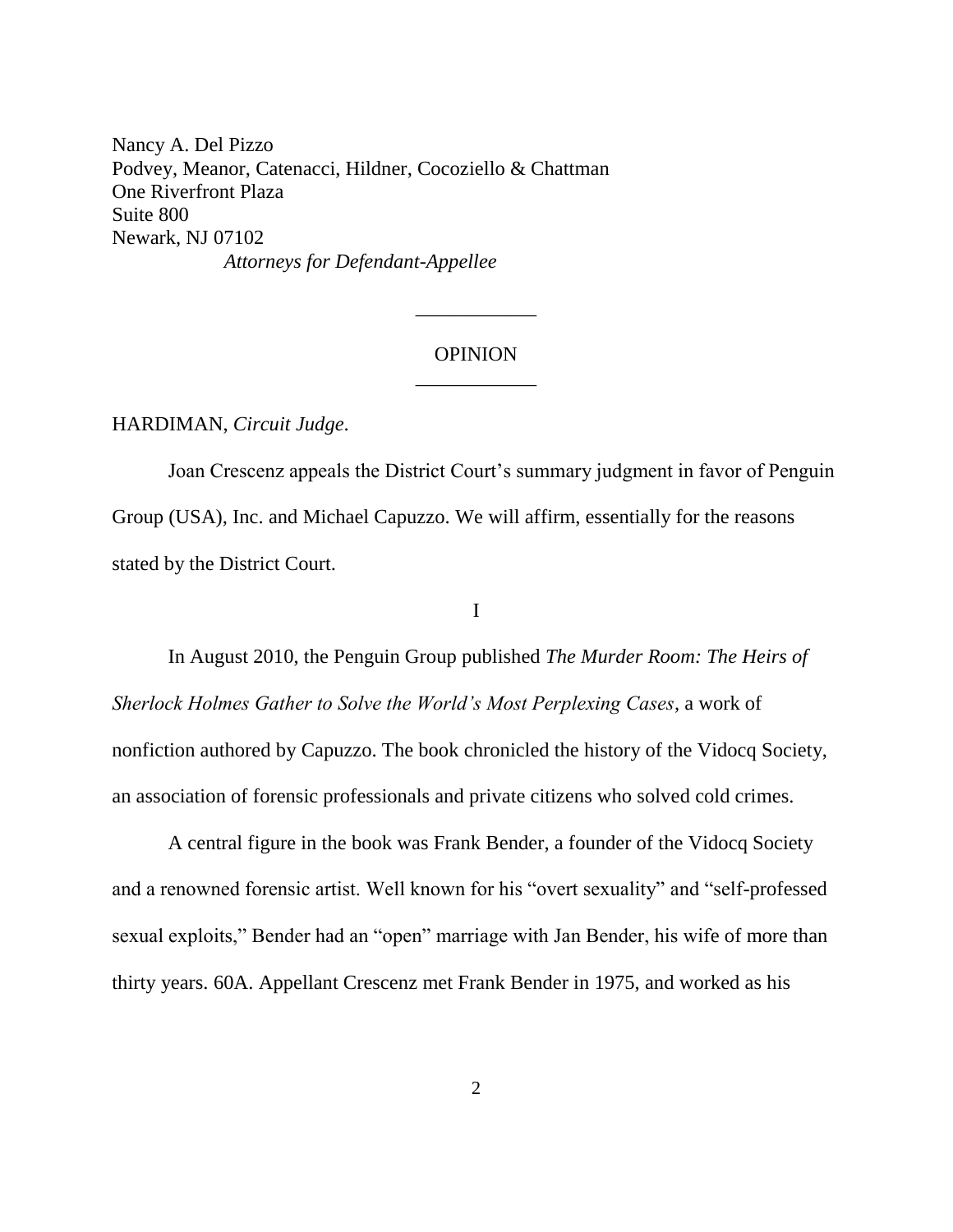artist's assistant and bookkeeper for almost thirty years. She is married to Peter Crescenz, her husband of more than twenty years, with whom she has three children.

*The Murder Room* contained several passages that suggested Crescenz had a sexual relationship with Bender. On July 28, 2010, after reading a galley copy of the book that Bender had provided her, Crescenz emailed William Shinker, the book's publisher, to complain that she had been portrayed inaccurately. Although Crescenz's email challenged specific facts in Capuzzo's depiction, it did not deny that she had a sexual relationship with Bender. For example, in response to a passage that Bender and Crescenz "made love like clockwork" every Tuesday, Crescenz stated, "There's no every Tuesday like clockwork for anything." 1018A. Similarly, Crescenz took issue with Capuzzo's description that she answered Bender's door bottomless, and that she became "jealous of the other girlfriends." 1020A. To the latter statement, she clarified, "I did NOT spend [the better half of my life] LUSTING after Frank Bender or his notarity [sic], and waste time with unnecessary jealousy for anyone." *Id.* Penguin published the book as scheduled despite Crescenz's concerns.

Crescenz brought suit against Penguin and Capuzzo in the District Court, alleging defamation and false light invasion of privacy. In her complaint, Crescenz denied that she had a sexual relationship with Bender. She also claimed Capuzzo never provided her an advance copy of the book, and if he had, she would have corrected the false statements about her. Crescenz also alleged that Penguin and Capuzzo were negligent and reckless in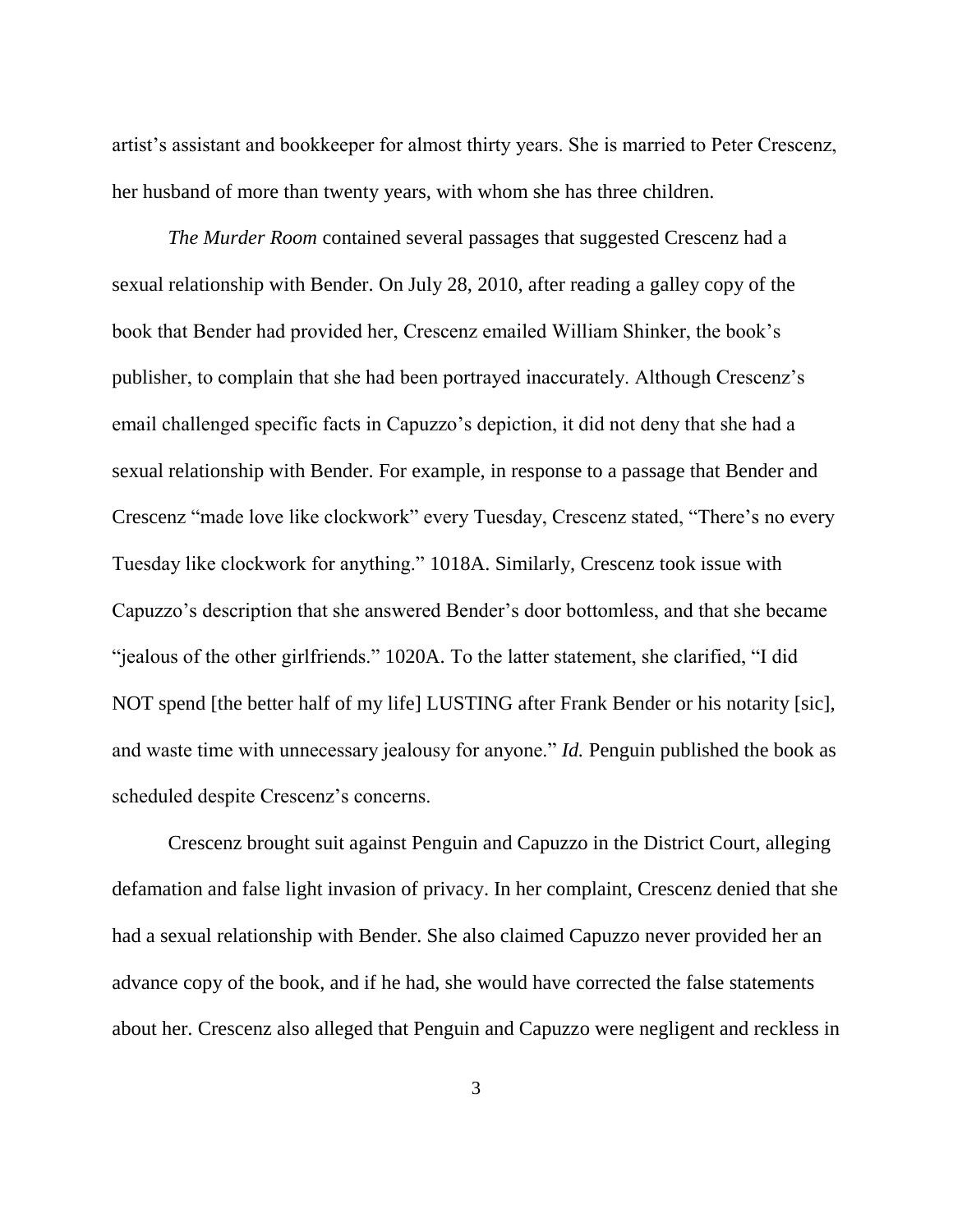publishing the statements in light of her July 2010 email to Shinker. Defendants moved for summary judgment, and Crescenz moved for partial summary judgment. Therein, she urged the District Court to analyze her defamation claim under the negligence standard, claiming that she was a private figure and the matter was of private concern. Defendants, on the other hand, argued that the District Court had to find recklessness for liability to attach, as Crescenz was a limited-purpose public figure and their statements were a matter of public concern.

The District Court granted Defendants' motion for summary judgment, and denied Crescenz's motion as moot. In a thorough opinion, the District Court assumed *arguendo* that the lower negligence standard applied, but nevertheless found that Crescenz had not created a genuine issue of material fact as to either Defendant's negligence. It pointed to fourteen uncontested facts to conclude that Capuzzo could have reasonably inferred a sexual relationship: for example, Capuzzo's personal observations of Bender and Crescenz over seven years, Bender's pre-publication statement to Capuzzo that he had a long-term sexual relationship with Crescenz, and Jan Bender's description of Crescenz as Bender's "second wife." Next, the District Court held that Penguin had reasonably relied on the veracity of Capuzzo's work, finding that Penguin was not required under industry custom to independently fact-check an author's work. Because Crescenz failed to provide sufficient evidence of negligence, the District Court found that Defendants were entitled to judgment as a matter of law on her defamation claim. The District Court then noted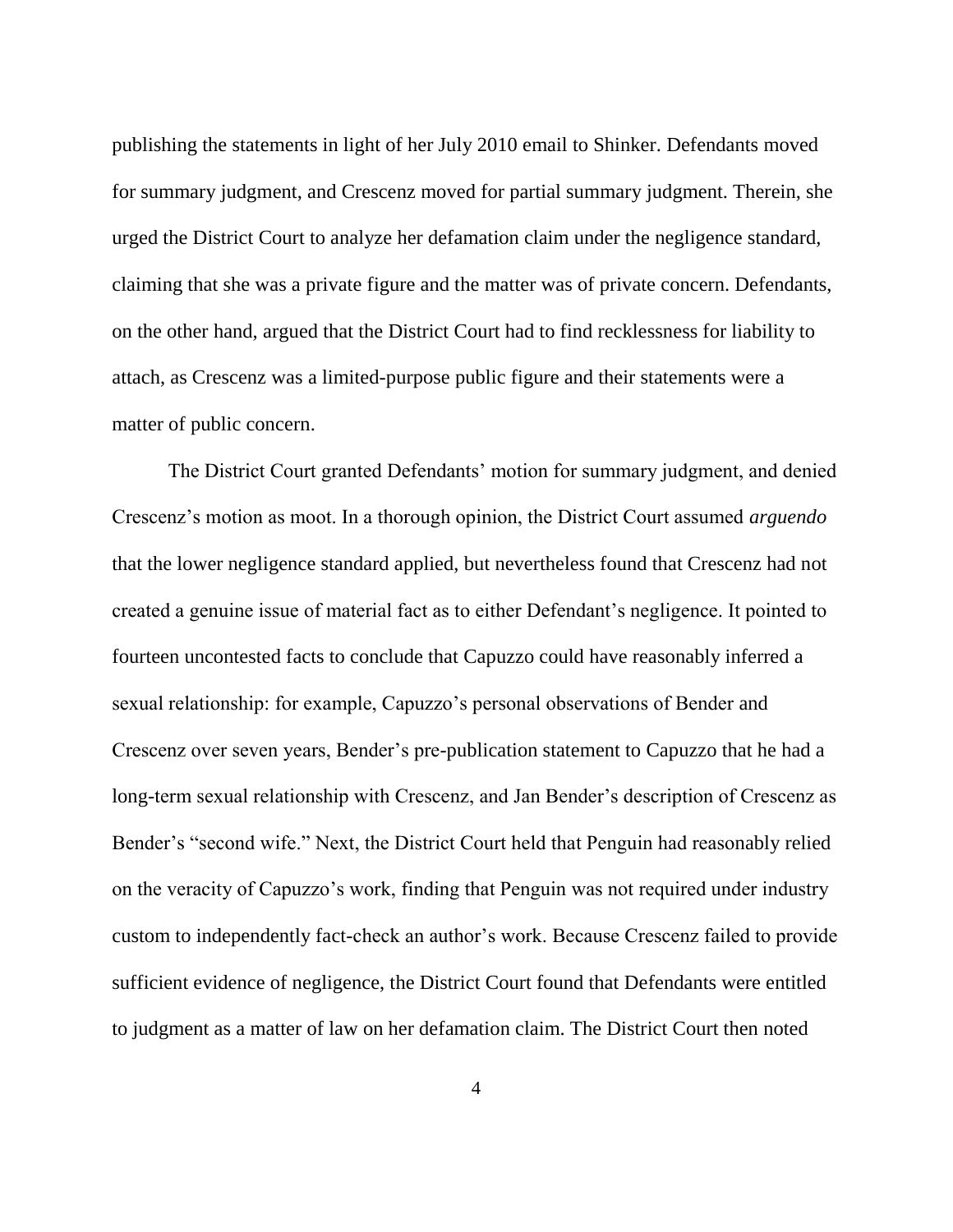that because claims for false light require the higher proof of recklessness, Crescenz's second claim failed *a fortiori*.

Crescenz timely appealed.<sup>1</sup>

 $\overline{a}$ 

II

We exercise plenary review over the District Court's summary judgment. *Slagle v. Cnty. of Clarion*, 435 F.3d 262, 263 (3d Cir. 2006). Summary judgment is appropriate if "there is no genuine dispute as to any material fact and … the movant is entitled to judgment as a matter of law." Fed. R. Civ. P. 56(c)(2); *see Celotex Corp. v. Catrett*, 477 U.S. 317, 323 (1986). We make all reasonable inferences from the evidence in the light most favorable to the nonmovant. *In re Flat Glass Antitrust Litig.*, 385 F.3d 350, 357 (3d Cir. 2004). The case presents a genuine dispute "if the evidence is such that a reasonable jury could return a verdict for the nonmoving party." *Anderson v. Liberty Lobby, Inc.*, 477 U.S. 242, 248 (1986). The party opposing summary judgment must do more than rest upon mere allegations, general denials, or vague statements. *Saldana v. Kmart Corp.*, 260 F.3d 228, 232 (3d Cir. 2001). Rather, she must identify specific facts and affirmative evidence that contradict those offered by the movant. *Anderson*, 477 U.S. at 256–57.

## A

<sup>&</sup>lt;sup>1</sup> The District Court had jurisdiction under 28 U.S.C. § 1332(a). We have jurisdiction under 28 U.S.C. § 1291.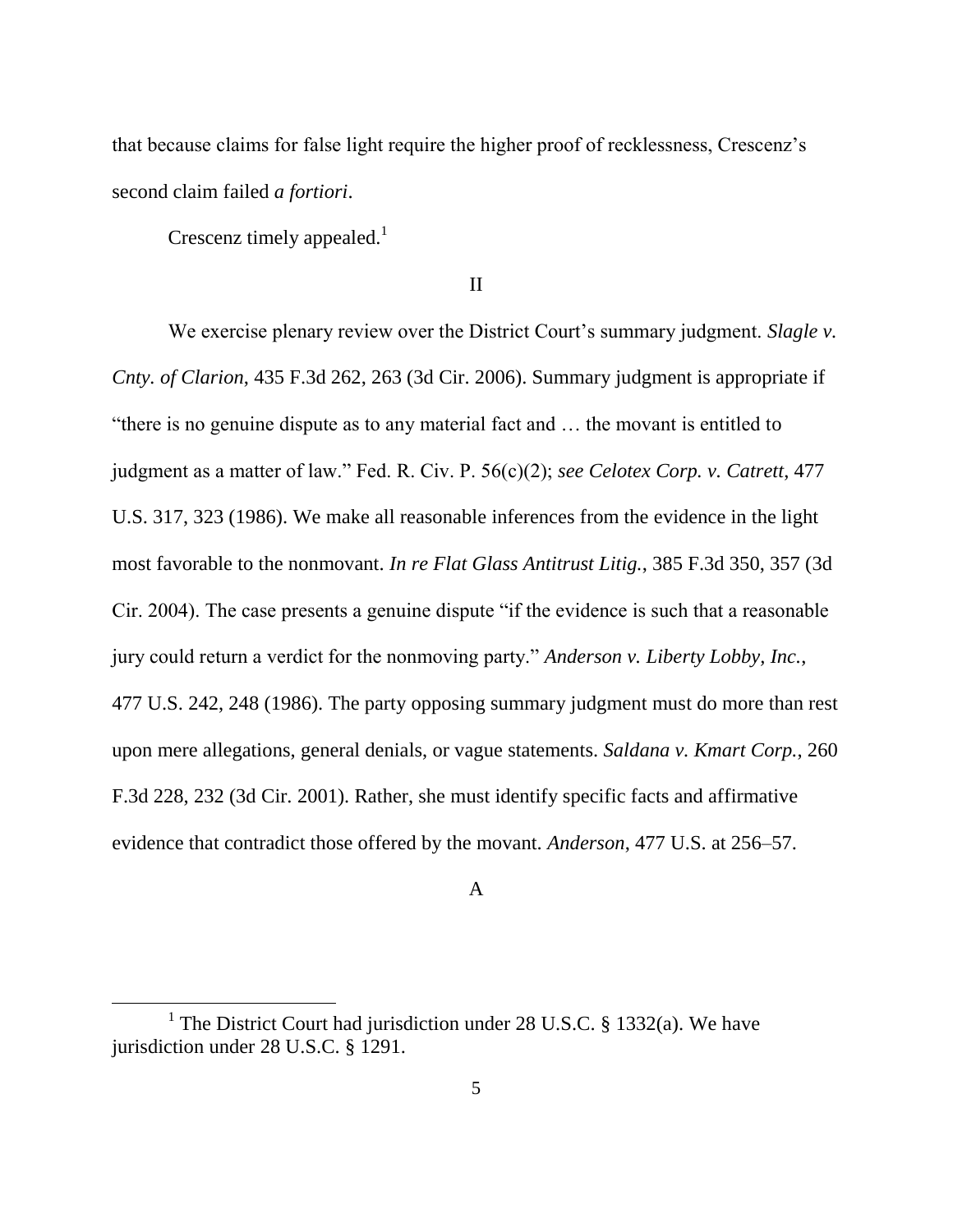Under New Jersey law,<sup>2</sup> a "statement is defamatory if it is false, communicated to a third person, and tends to lower the subject's reputation in the estimation of the community or to deter third persons from associating with him." *W.J.A. v. D.A.*, 43 A.3d 1148, 1153 (N.J. 2012) (citations omitted). To prevail on a defamation claim, the plaintiff must demonstrate: (1) the statement was false; (2) the defendant communicated it to another person; and (3) the defendant acted negligently or with actual malice when he communicated that false statement. *G.D. v. Kenny*, 15 A.3d 300, 310 (N.J. 2011). If the allegedly defamatory speech concerns a public figure or a matter of public concern, the plaintiff must prove that the defendant acted with actual malice.<sup>3</sup> See Senna v. Florimont, 958 A.2d 427, 443 (N.J. 2008). Otherwise, the plaintiff must merely prove that the defendant was negligent as to the speech's falsity. *See id.* at 444.

Crescenz contends that Capuzzo acted negligently when he failed to ask her to verify the nature of her relationship with Bender. We disagree. In negligence suits, professional writers are "held to the skill and experience normally possessed by members

 $2$  Because this is a diversity suit, we apply New Jersey law in assessing the merits of Crescenz's defamation and false light claims. *See Erie R.R. Co. v. Tompkins*, 304 U.S. 64, 78 (1938).

<sup>&</sup>lt;sup>3</sup> Penguin and Capuzzo maintain, as they did in the District Court, that Crescenz is a limited-purpose public figure because she "thrust herself publicly into Bender's affairs" by participating in a 2004 *Esquire* article about Bender and by attending events with him. Defendants Br. 23. They thus contend that the higher actual-malice standard applies. We do not reach this issue because we agree with the District Court that summary judgment on the lower negligence standard is appropriate.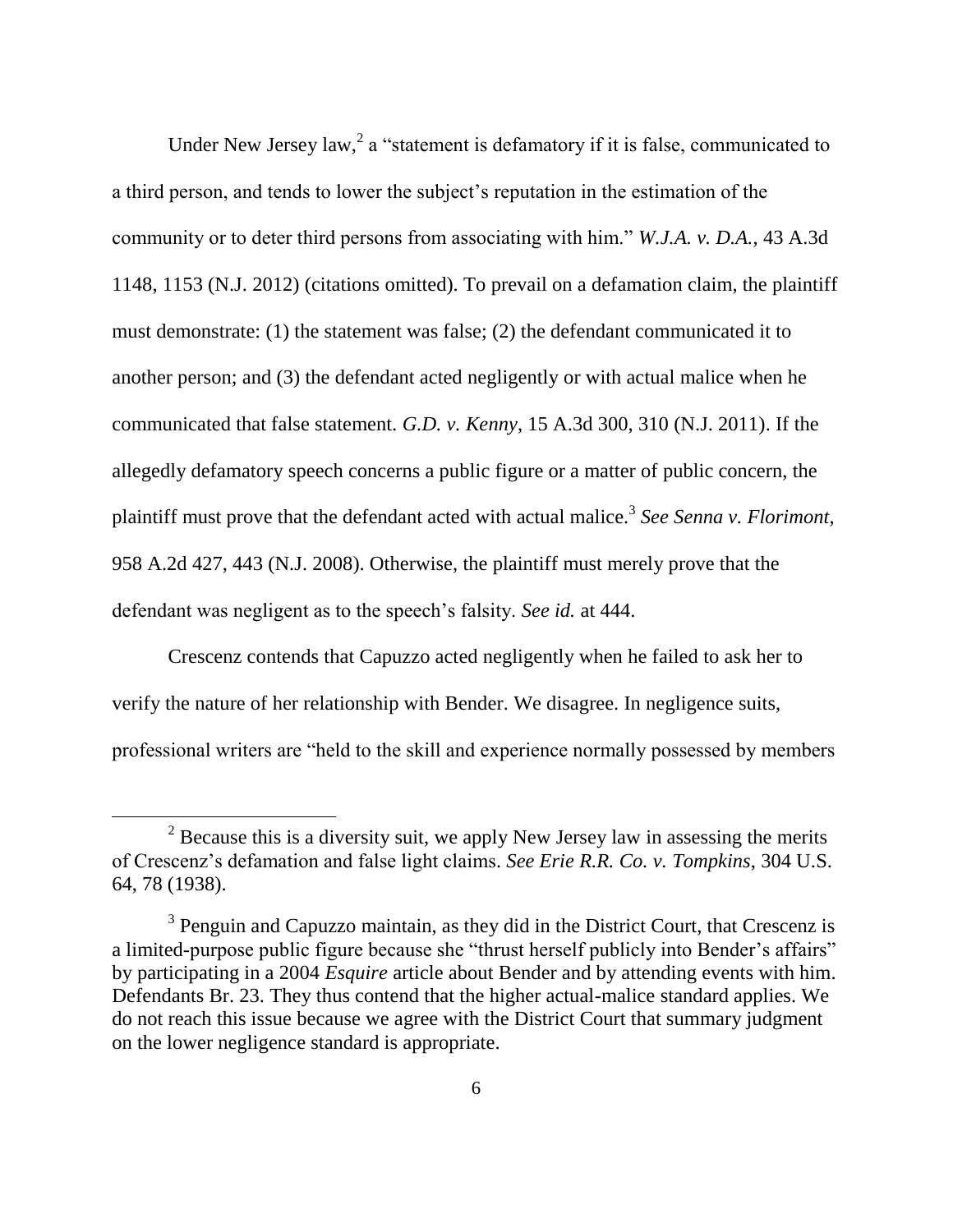of that profession." Restatement (Second) of Torts § 580B (1977). Accordingly, the court considers how the author obtained the information at issue in the case, including whether the author had public sources or made personal observations that substantiated the information shared by those sources. *See Berkery v. Kinney*, 936 A.2d 1010, 1012 (N.J. Super. Ct. App. Div. 2007).

Here, as the District Court found, Capuzzo had ample evidence to infer Bender's sexual relationship with Crescenz. For example, William Fleisher and Richard Walter, who were co-founders of the Vidocq Society and Bender's closest associates, told Capuzzo during several interviews that they believed Crescenz and Bender were longterm sexual partners. In handwritten notes given to Capuzzo, Jan Bender stated that Crescenz and Bender often spent "all night dancing and singing," and that Crescenz was "[a]lso know[n] as the other wife." 965A. Furthermore, a 2004 *Esquire* magazine article, which Capuzzo had read while working on his book, stated that Bender's wife Jan knew "all about" Bender's many girlfriends, including "Joan [Crescenz], Frank's assistant and 'second wife.'" 254A. Perhaps most significantly, Bender himself told Capuzzo that he regularly had sex with Crescenz, and Bender repeated through the course of this litigation—in deposition, via affidavit, and in Crescenz's presence—that they were sexual partners.<sup>4</sup> Having learned of the relationship from the proverbial horse's mouth, it was

<sup>&</sup>lt;sup>4</sup> As the District Court noted, Bender's deposition and affidavit about his relationship with Crescenz is irrelevant here, as this case involves Capuzzo's state of mind and Penguin's knowledge before publication. However, the deposition and affidavit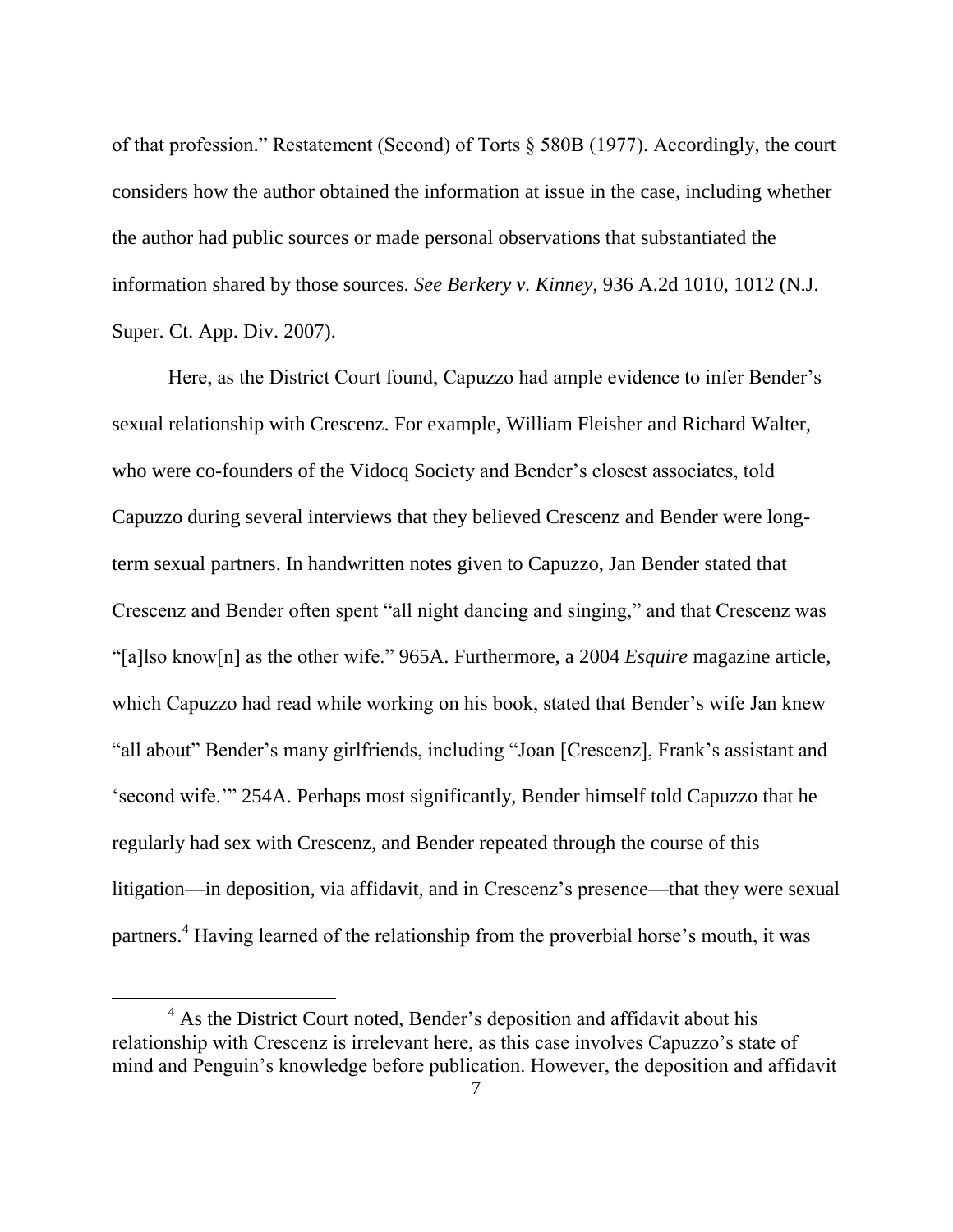reasonable for Capuzzo not to seek further verification from Crescenz. Indeed, Capuzzo had no reason to disbelieve Bender's account of his sexual relationship, especially in light of corroborating statements made by those who knew Bender best.<sup>5</sup> *Cf. Vanderberg v. Newsweek, Inc.*, 507 F.2d 1024, 1028 (5th Cir. 1975) (finding, in an actual-malice case, that it is nonetheless reasonable for an author, "without a high degree of awareness of [the facts'] probable falsity, [to] rely on statements made by a single source even though they reflect only one side of the story . . . .") (internal quotation marks and citation omitted). Nor does the record show that Capuzzo was ever informed during his research and writing that Crescenz and Bender were not in a sexual relationship.

Capuzzo's own observations also bolstered his conclusion. During the seven years he worked on *The Murder Room*, he witnessed Crescenz accompanying Bender to various social functions. Capuzzo was aware that the two shared hotel rooms with single beds on multiple occasions, which led to the reasonable inference that they had a sexual relationship. Indeed, in her deposition, Crescenz herself admitted it would be reasonable to conclude a man and woman were having a sexual relationship if they stayed together

could be used to rebut Crescenz's claim that the book's characterization of the relationship was false. *See* Fed. R. Evid. 804(6). The issue of whether Capuzzo's statement is false would have been one for the jury if Crescenz survived summary judgment. *See Anderson*, 477 U.S. at 248.

 $\overline{a}$ 

 $<sup>5</sup>$  Crescenz contends that Capuzzo admitted doubt about Bender's credibility.</sup> Crescenz Br. 35 (citing 409–11A). This is a mischaracterization: in the very passage Crescenz cites for this proposition, Capuzzo stated that Bender "honored little" in his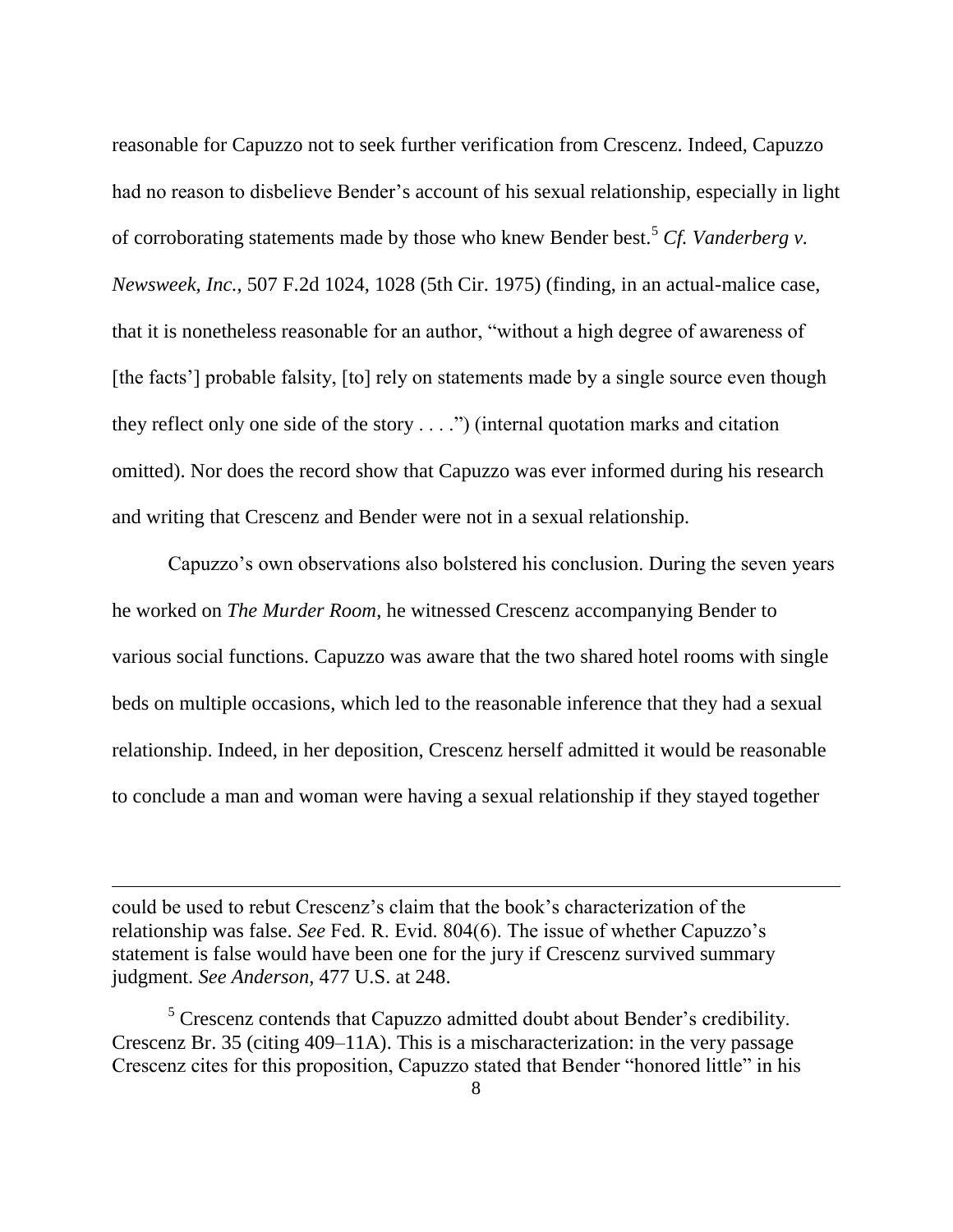in a hotel room. Despite her awareness that "other people were thinking [they] were having sex," she continued to share a room with Bender. 212A. Crescenz neither provided evidence to contradict these sources of information nor raised any reason to question their veracity.

In response to Capuzzo's arguments, Crescenz cites four facts that she contends render summary judgment inappropriate. First, she points out that she sent an email to Penguin days before the book's publication, which raised potential inaccuracies about her characterization. As the District Court found, however, Crescenz's email neither explicitly denied a sexual relationship nor provided evidence, other than her personal concerns, to discredit Capuzzo's reporting. Second, Crescenz notes that *The Murder Room* contained two factual misstatements—that detective Keith Hall attended a specific meeting with Richard Walter, and that the book mistakenly attributed the practice of Chinese foot binding as "Japanese"—which call into question Capuzzo's accuracy and care as a writer. But as the District Court held, these stray facts have no bearing on Capuzzo's conclusion that Crescenz and Bender were sexually involved, and "do not cast a net of unreasonableness over the undisputed facts upon which Capuzzo based his depiction of Bender's relationship with Crescenz." 44A. Third, Crescenz submits that Jan Bender's handwritten notes did not specify that Bender had sex with Crescenz. This

personal life, but had "complete honesty about his [sexual] affairs." 411A. Accordingly, he refused to "characterize [Bender] . . . as not trustworthy in a universal sense." *Id.*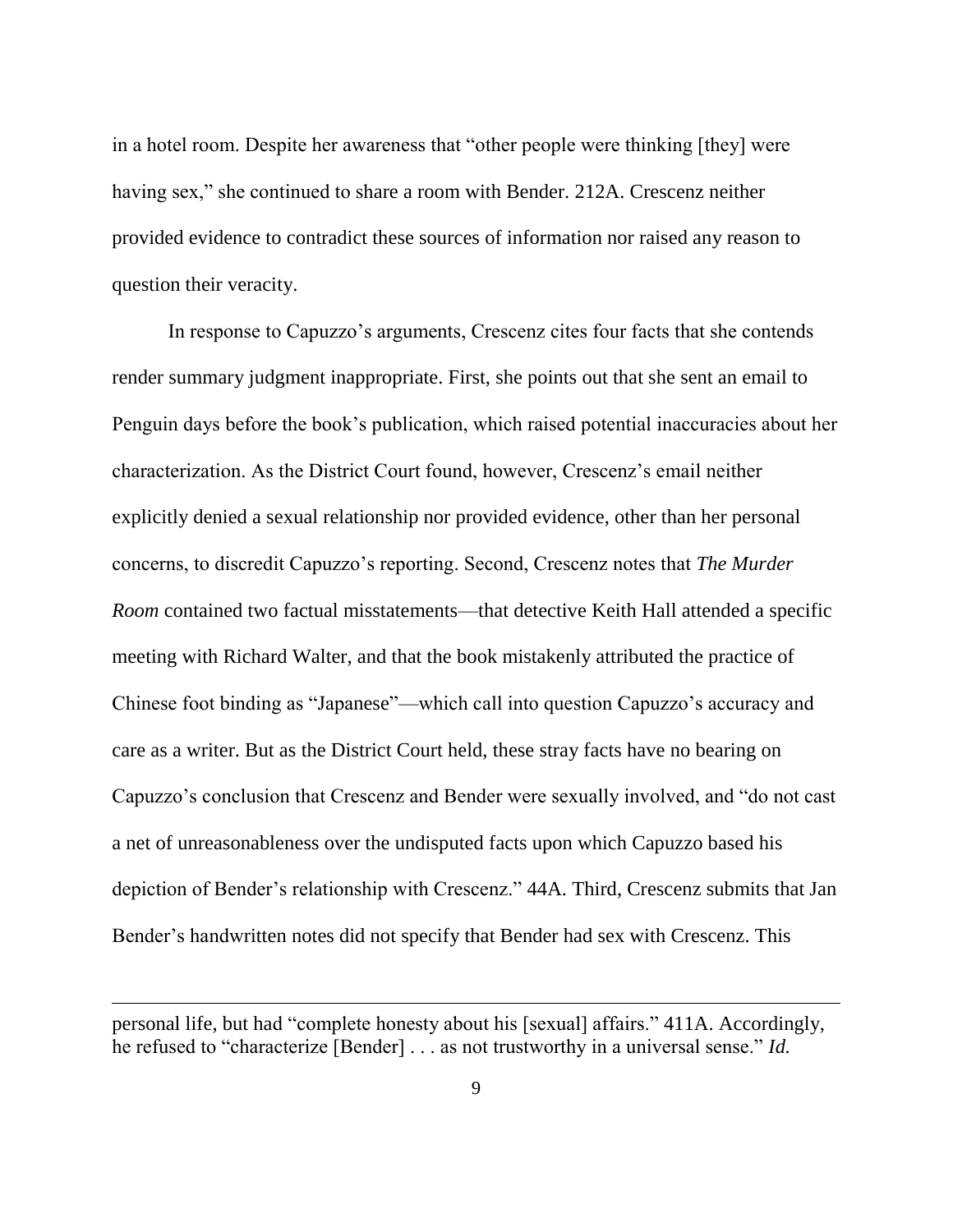argument, too, is unavailing, as the notes stated that Crescenz was "[a]lso know[n] as the other wife," and that Crescenz and Bender often drank and danced all night after Jan had gone to bed. 965A. Although Jan's notes did not explicitly state that Crescenz and Bender were sexual partners, they hardly constituted a denial. Finally, Crescenz notes that another biography of Bender, *The Crooked Nose* by Ted Botha, did not mention that she and Bender were sexually involved. This is due to the fact, she contends, that Botha asked her about a sexual relationship, which she denied.<sup>6</sup> Botha's decision not to report the relationship or to focus on other areas of Bender's life does not condemn Capuzzo's statements. Similarly, Botha's choice to interview Crescenz does not render Capuzzo's failure to do so negligent—especially given the wealth of information Capuzzo possessed.

We acknowledge, as Crescenz correctly notes, that summary judgment in negligence cases is generally "rare as a blue rose," *De Palma v. Dorn*, 91 A.2d 261, 262 (N.J. Super. Ct. App. Div. 1952), because "the issue of a defendant's state of mind does not readily lend itself to summary disposition." *Maressa v. N.J. Monthly*, 445 A.2d 376, 387 n.10 (N.J. 1982) (internal quotation marks and citation omitted). In some situations, however, "[p]ublic policy considerations favor the use of summary judgment motions to eliminate baseless defamation claims." *Feggans v. Billington*, 677 A.2d 771, 777 (N.J.

<sup>6</sup> According to Crescenz's deposition, Botha never asked her whether she had a sexual relationship with Bender; rather, "[h]e was hemming and hawing, was there a relationship between [Crescenz] and Frank, other than professional." 445A.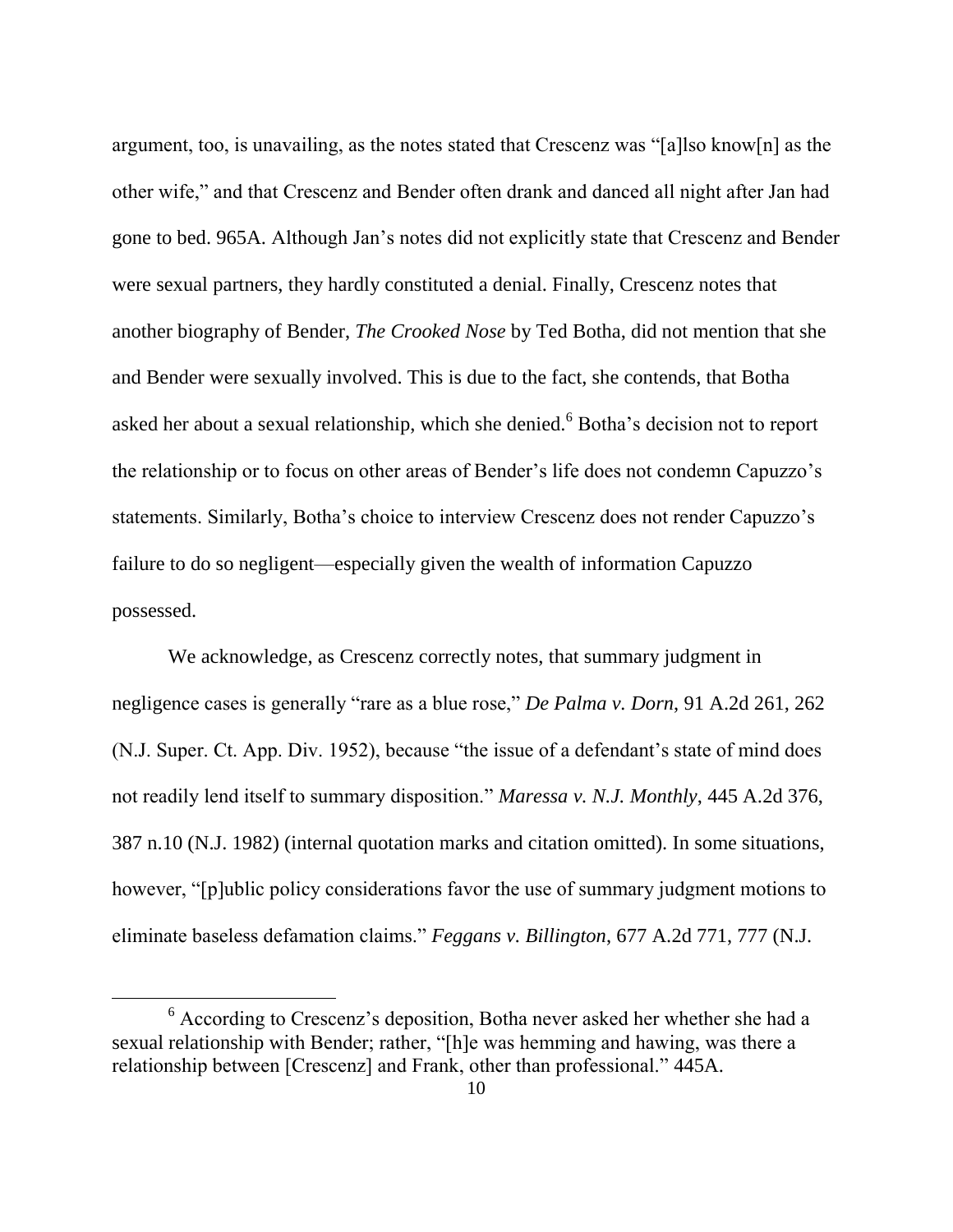Super. Ct. App. Div. 1996); *see also Costello v. Ocean Cnty. Observer*, 643 A.2d 1012, 1018 (N.J. 1994) ("Summary judgment is . . . an important tool for disposing of nonmeritorious libel lawsuits."); *Sisler v. Gannett Co.*, 516 A.2d 1083, 1104 (N.J. 1986) (Garibaldi, J., concurring) ("[M]any commentators agree that a motion for summary judgment should be no less available under a negligence standard than under the [actualmalice] standard.").

Here, we agree with the District Court that summary judgment is appropriate because Capuzzo possessed overwhelming evidence of a sexual relationship between Bender and Crescenz, and because Crescenz has failed to refute that evidence. Even if a jury could credit Crescenz's testimony and find the allegations of a sexual relationship false, no reasonable jury could find that Capuzzo was negligent in ascertaining the truth of his statements. Accordingly, the District Court did not err in granting summary judgment to Capuzzo on Crescenz's defamation claim.

B

Crescenz also challenges the District Court's finding that Penguin acted reasonably in relying on Capuzzo's work. Specifically, she contends that her email informing Shinker of inaccuracies in the book triggered a duty for Penguin to independently fact-check the book before publication. Again, we disagree.

As the District Court noted, publishers do not customarily employ fact-checking staff for non-fiction books, but rely instead on their authors to warrant the truth of the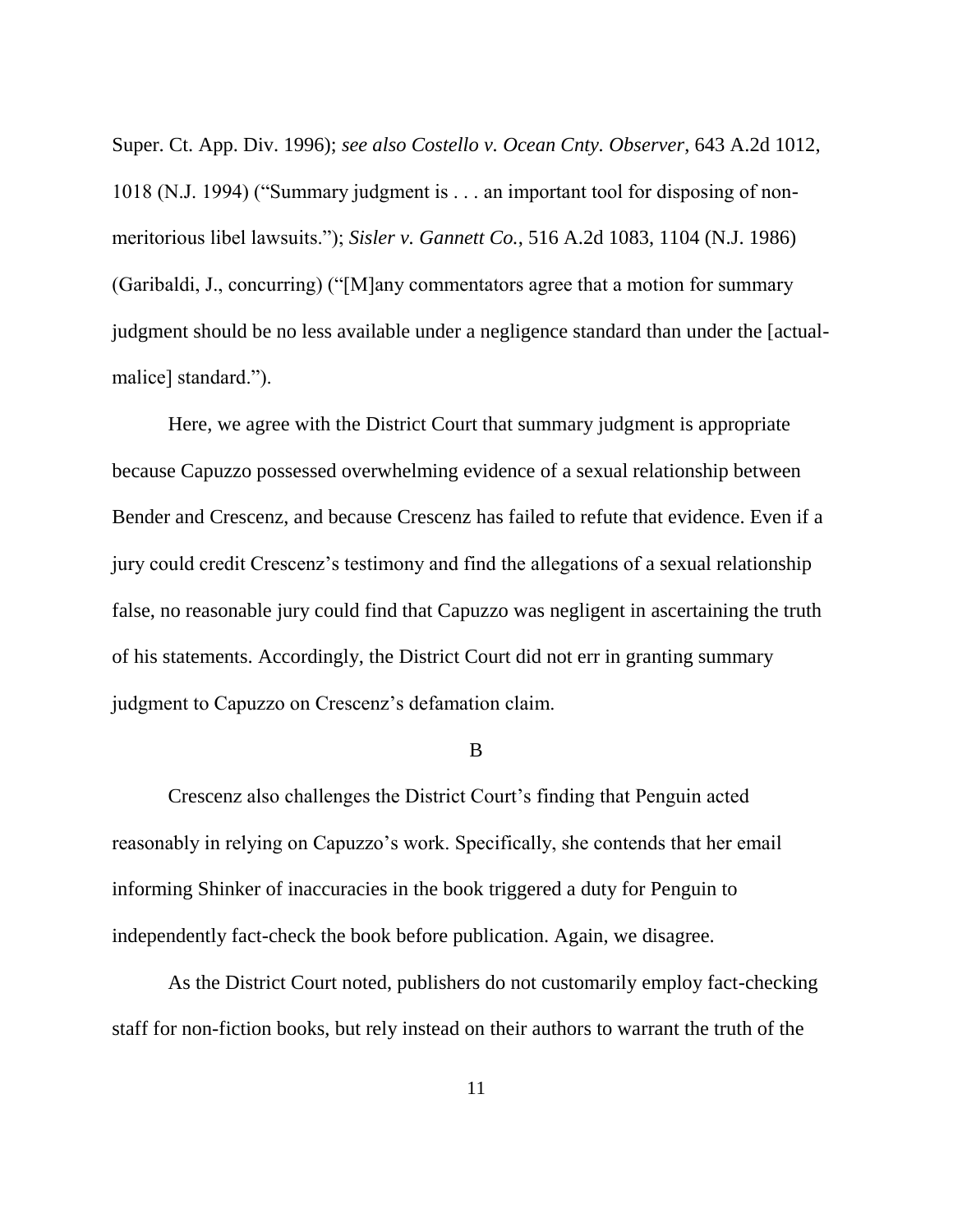words they write. *See* Restatement (Second) of Torts § 580B ("Customs and practices within the profession are relevant in applying the negligence standard, which is, to a substantial degree, set by the profession itself, though a custom is not controlling."). In his deposition, Shinker testified that none of the four publishers for whom he had worked employed fact-checking staff, and that it would be unsustainable, given the hundreds of manuscripts Penguin published each year, for it "to contact every source and confirm every fact in a 120,000-word book manuscript." 159A. Additionally, Penguin took further steps in accordance with industry norms: it voluntarily provided galley copies of *The Murder Room* to Bender's daughter and two of his close associates in the Vidocq Society, none of whom took issue with the depiction of Bender and Crescenz's sexual relationship, and it also had the book vetted by seasoned outside counsel prior to publication. Crescenz does not dispute that Penguin followed industry practice, but rather contends that her pre-publication concerns required Penguin to follow-up on the alleged inaccuracies. She does not, however, provide evidence that such a duty exists in the publishing industry. Further, as noted before, her email to Shinker was vague, failed to deny a sexual relationship, and was devoid of corroborating evidence.

Crescenz maintains that Penguin had a duty to take further investigatory steps after her email, as at that point it "had, or should have had, substantial reasons to question the accuracy of the articles or [the author's] *bona fides* . . . ." *Geiger v. Dell Pub. Co.*, 719 F.2d 515, 518 (1st Cir. 1983) (internal citation omitted). But Penguin had no reason to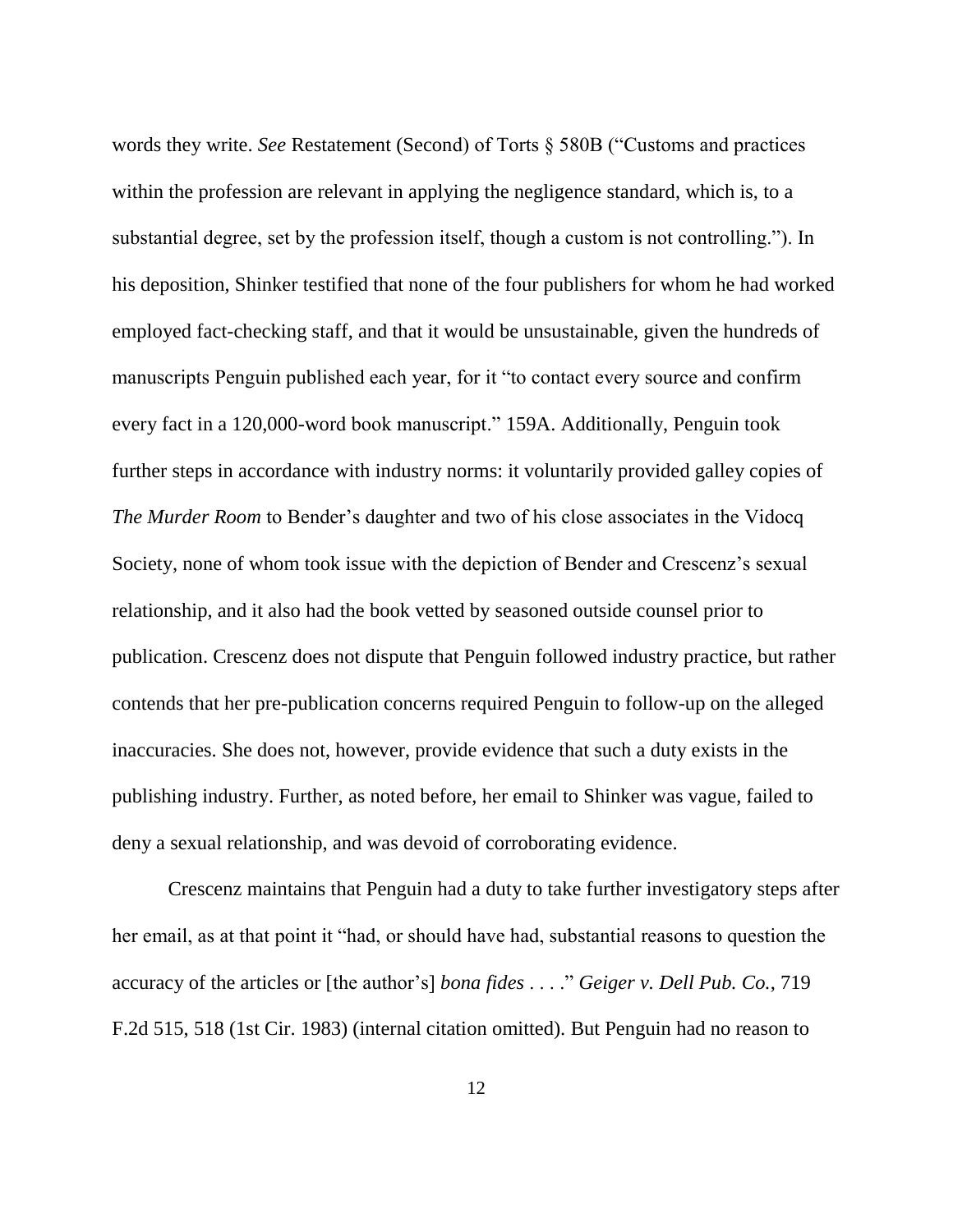doubt Capuzzo's work; Capuzzo was a well respected journalist and best-selling author, who had been nominated several times for a Pulitzer Prize. As discussed above, Capuzzo's extensive research, the culmination of seven years of personal observation and interviews, supported his conclusion that Bender and Crescenz were sexual partners. Crescenz, on the other hand, has been able to identify only two factual inaccuracies in the course of this litigation, neither of which is relevant to her relationship with Bender.

Accordingly, like the District Court, we find no dispute of material fact as to whether Penguin acted reasonably in following industry custom and relying on Capuzzo's warranties. Penguin acted like any other conscientious publisher in releasing *The Murder Room*: it did not have a duty to independently investigate the book's facts, relied on a reputable author, and had the book vetted by experienced outside counsel. Thus, Penguin is entitled to summary judgment on Crescenz's defamation claim as a matter of law.

#### C

Under New Jersey law, a plaintiff may recover for "publicity that unreasonably places [her] in a false light before the public" upon showing two elements: (1) the false light would be highly offensive to a reasonable person; and (2) the defendant had knowledge or acted in reckless disregard of the statement's falsity. *Romaine v. Kallinger*, 537 A.2d 284, 289–90 (N.J. 1988). Here, because Penguin and Capuzzo were not negligent, it follows *a fortiori* that Crescenz could not establish the higher standard of